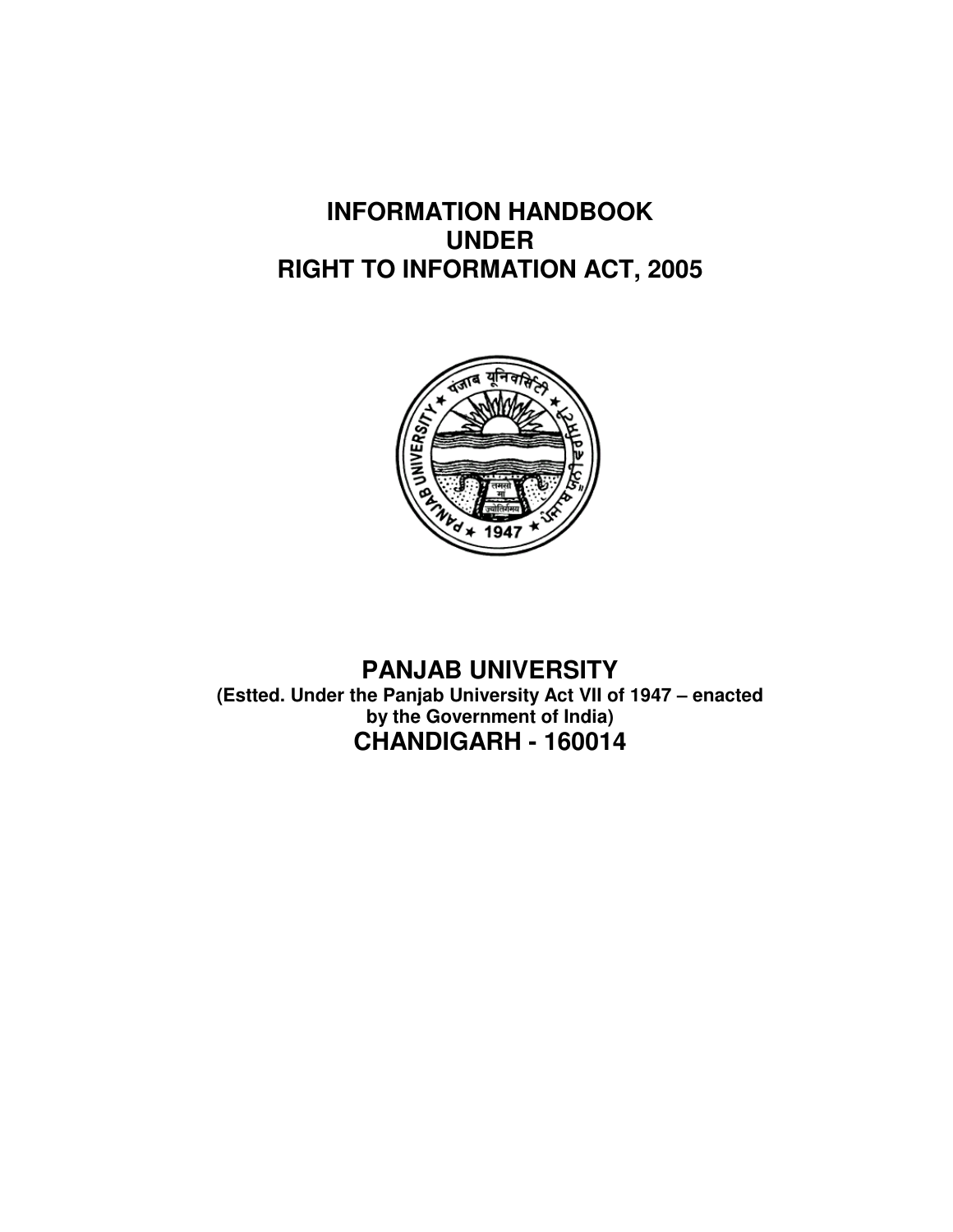# **INTRODUCTION**

 The Right to Information Act intends to set out the practical regime of Right to Information for citizens to enable them to access the information under the control of public authority in order to promote transparency and accountability in the working of such authority.

Section 2(h) of the Act defines "public authority" as any authority or body or institution of self-governance established for, constituted by or under the constitution or by law made by the Parliament or any State Legislature or by notification issued by the appropriate government. It includes body owned, controlled for substantially financed by the government.

 In accordance with the provisions contained in Section 2(i) of the Act, Right to Information means right to information accessible under this Act which is held by or under control of a public authority.

 This Information Handbook will enable the citizens to obtain information as to the provisions contained in various rules and regulations governing the Panjab University and related information.

This Information Handbook is divided into 17 manuals.

 Manual-12 provides information on the manner of execution of subsidy programme. This Programme per se is not applicable to the University.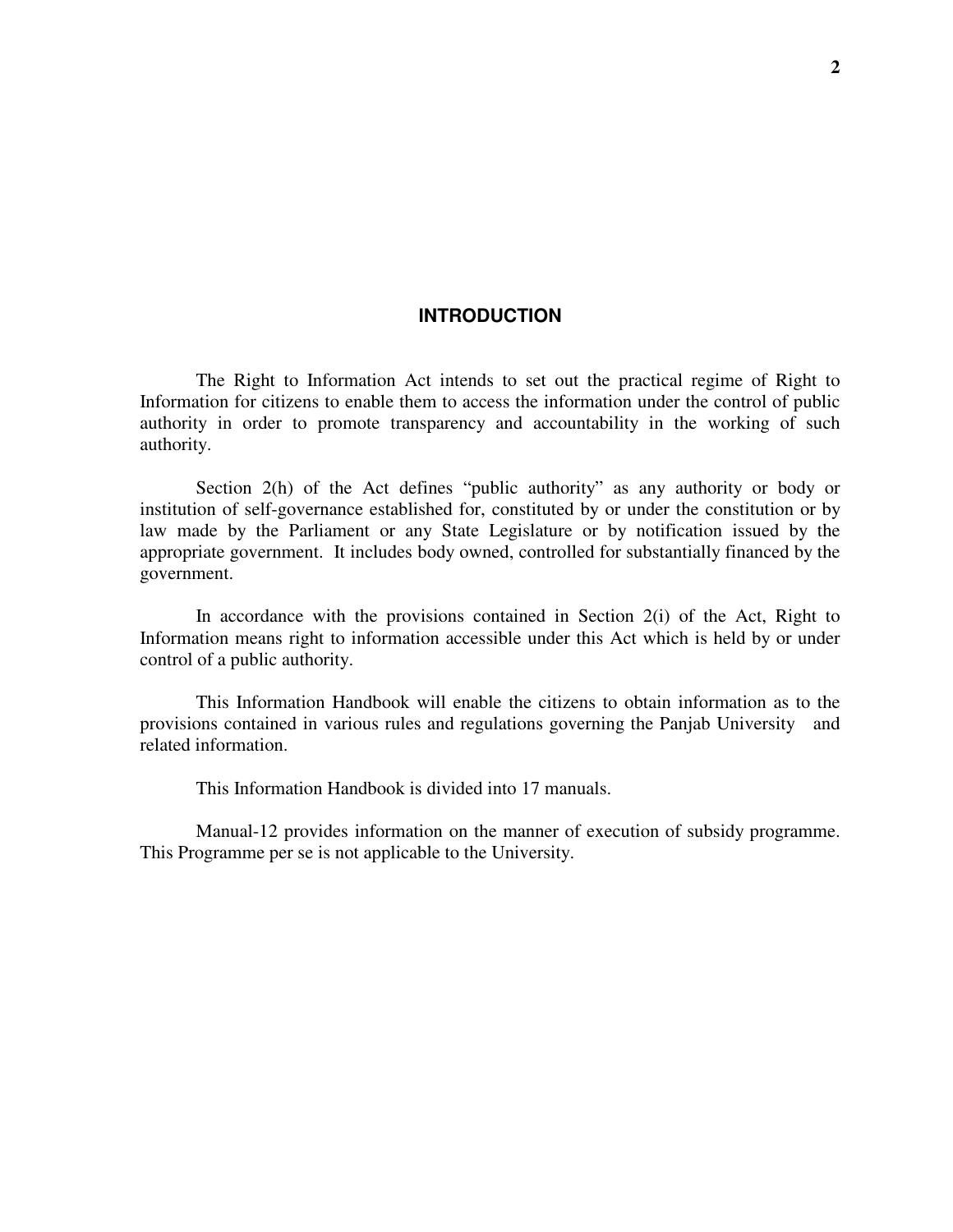# **MANUAL –I**

# **Section 4(1)(b)(i)**

#### **Objective**

 The University has been incorporated for the purposes, among others, of making provision for imparting education in Arts, Letters, Science and the learned professions and of furthering advancement of learning, the prosecution of original research, with power to appoint University Professors, Readers and Lecturers, to hold and manage educational endowments, to erect, equip and maintain University Departments, colleges, libraries, laboratories and museums, to make regulations relating to the residence and conduct of students and to do all such acts as tend to promote study and research.

# **Vision**

To emerge as a premier educational institution engaged in quality teaching, research, consultancy and developing intellectual capital for societal needs and nation building.

### **Brief History**

Panjab University has a long tradition of pursuing excellence in teaching and research in Science and Technology, Humanities, Social Sciences, performing Arts and Sports. For more than a century, it has served various societal needs with distinction. The glorious traditions of the University, established during the period of more than 124 years of its long service to the nation, since its inception in 1882 at Lahore (now in Pakistan), are a source of inspiration for the present generations of the faculty and students to achieve and continue to excel in their academic endeavors. By virtue of its age, experience, achievements and philosophy, the Panjab University is a University of national character and stature, in so far as it has drawn both its faculty and students from all over the country. Its faculty includes some of the most distinguished scientists and academicians in arts and humanities. The University continues to attract celebrated scholars from abroad to visit and interact with the faculty and students.

Panjab University, with its 54 teaching and research departments on the main campus located at Chandigarh, has 170 affiliated colleges spread over Punjab and Chandigarh, a Regional Centre at Muktsar, a Regional Centre and an Extension Library at Ludhiana and V.V.B.I.S. & I.S. (Vishweshavaranand Vishva Bandhu Institute of Sanskrit and Indological Studies) at Hoshiarpur. The Panjab University has established a University Institute of Engineering & Technology in 2002. Besides this, the University has also established new Swami Sarvanand Giri P.U. Regional Centre, Bajwara, Hoshiarpur, and Dr. Harvansh Singh Judge Institute of Dental Sciences and Hospital, Chandigarh. The admissions to these two institutions have begun from the academic session 2006-07 as such.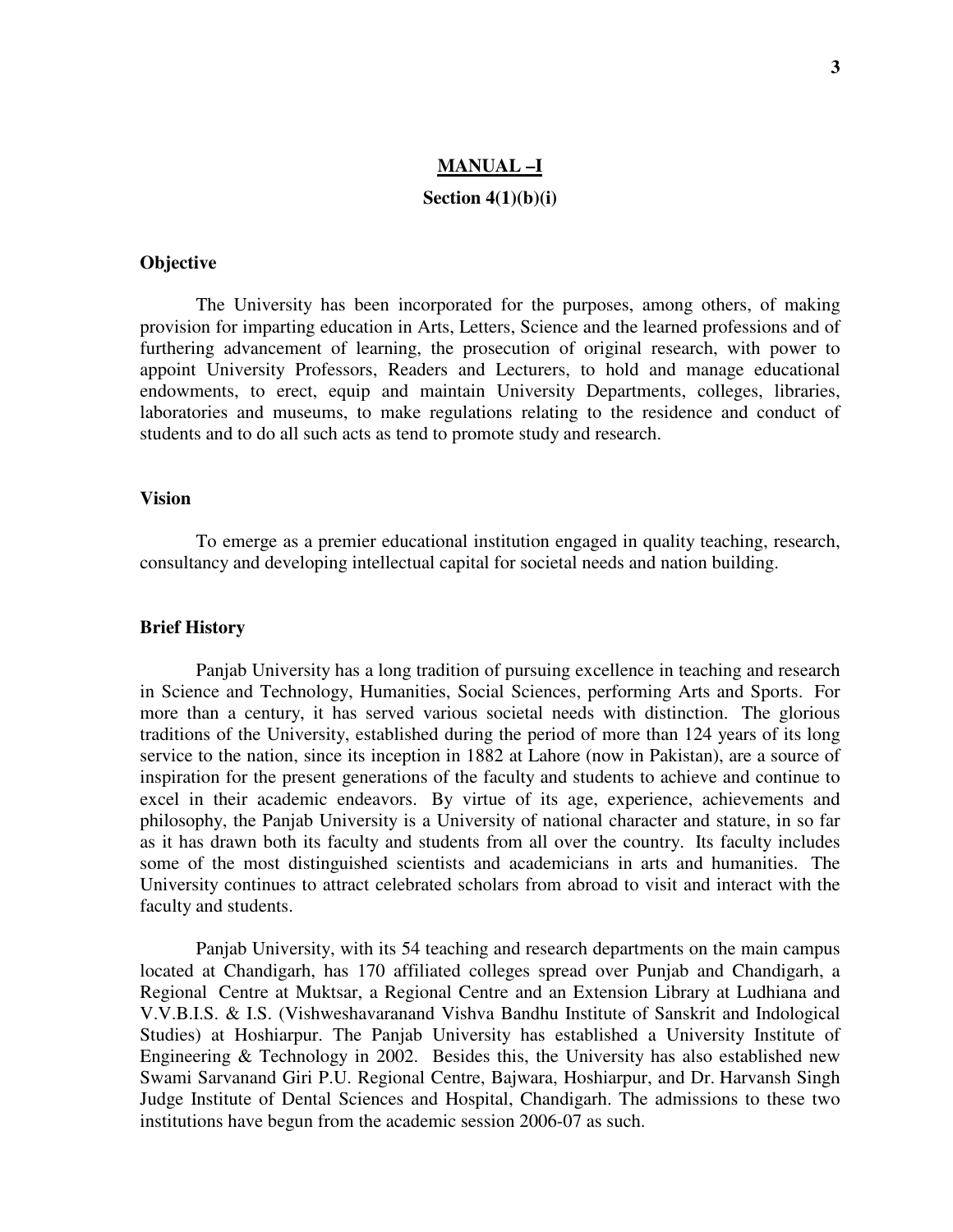The main campus at Chandigarh is spread over 550 acres in sectors 14 and 25. Sector 14 having the main academic and administrative buildings, besides a health centre, a sports complex, hostels and residential area. The University is essentially a residential campus. Mainly students hail from the neighbouring states of Haryana, Himachal Pradesh, Jammu & Kashmir besides Punjab and Chandigarh. The presence of a good number of students from the rest of the country provides a national character to the University. The campus acquires an international colour as many students from the SAARC countries, the Middle East, Africa and South and South East Asia also seek admission to various courses.

The Central A.C. Joshi Library of Panjab University has a holding of over 6.4 lac books and 623 periodicals, some of which are rare collections of the  $19<sup>th</sup>$  century. The University Library has been recognized as one of the six national centres for datainformation-distribution in the UGC's INFLIBNET programme. Besides, the National Board of Higher Education in Mathematics provides special support for the library of mathematics department.

The Indian Council of Social Science Research has setup its North-Western Regional Centre on the Panjab University Campus. The Centre runs a library, a seminar complex and a guest house for the visiting scholars under its study-grants programme.

The Gandhi Bhawan on the University campus attracts scholars as well as tourists from all over the world for its wonderful architectural form, its library and auditorium.

The Panjab University has four museums and the department of Indian Theatre has its own theatre lab, which is unique in the country. The University has a Botanical Garden and a Garden of Medicinal plants on the campus.

### **Duties of the University**

 To conduct academic programmes for the preparation of under-graduate and postgraduate examinations in various faculties available in the University, and to undertake activities that are contributory to this object.

### **Main activities/functions of the University include**

- 1. To establish specific Centers/Chairs for specialized studies in any branch of learning.
- 2. To encourage excellence in teaching and research with the help of UGC and DST, Government of India by covering a large number of departments under various programmes such as SAIF/DRS/COSIST/CAS and FIST respectively.
- 3. To arrange academic interaction special lectures, symposia, workshops, seminars and conferences through different departments at local, regional, national and international levels.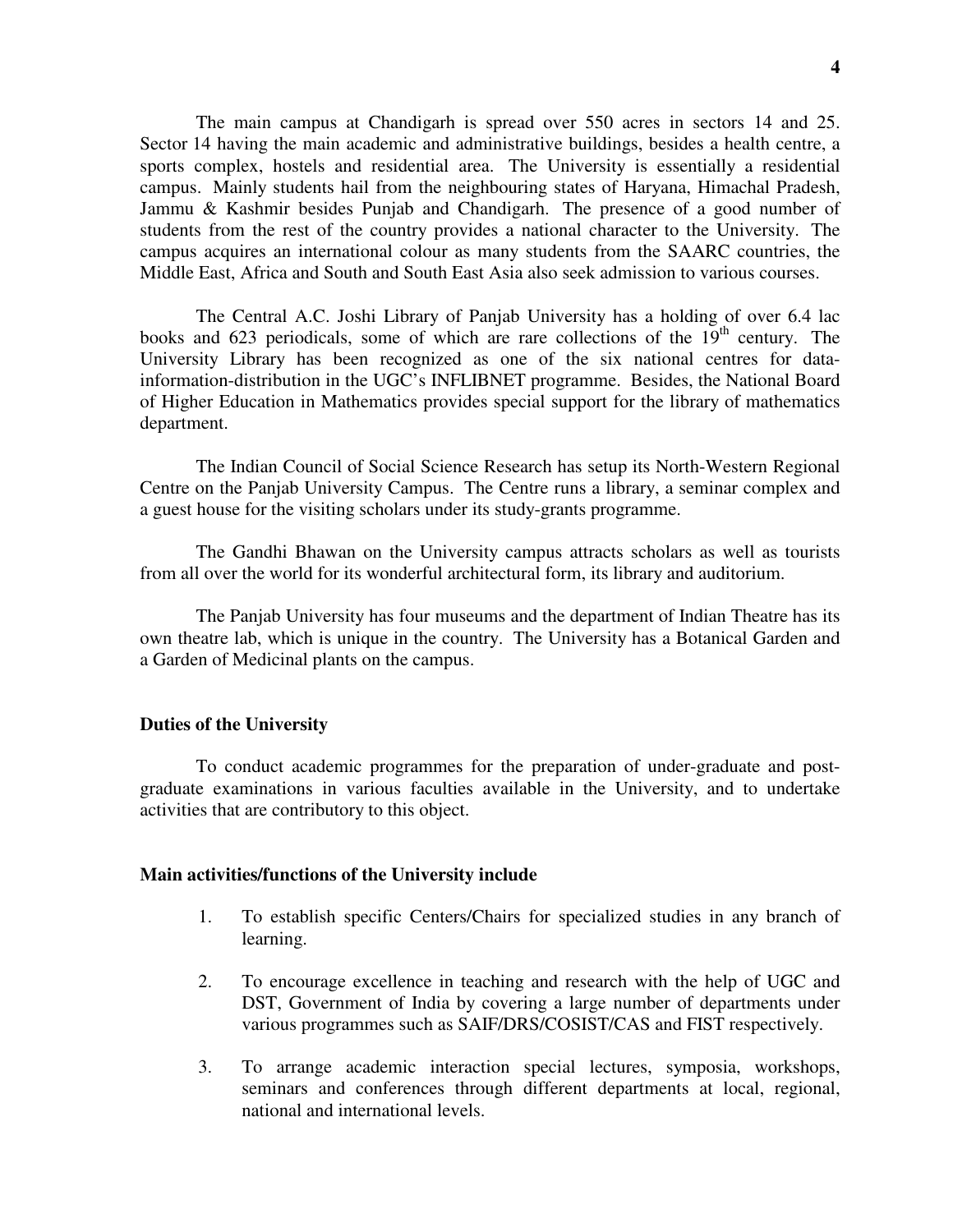4. To sign the memorandum of understanding with a number of reputed universities, national and international, for providing latest education to the students.

# **Services being provided by the University**

 The University does not provide services as interpreted for the purposes of Service Tax and the Consumer Protection Act. However, it facilitates the following:

- 1. The University offers facilities for pursuing undergraduate courses in arts, science, commerce, engineering, medical, law, education, fine arts, dental sciences through its affiliated and university maintained departments/ colleges/institutes.
- 2. The University offers facilities for pursuing post-graduate courses and research in arts, science, commerce, engineering, medical, law, education and fine arts through its departments, schools, centres and institutes.
- 3. The University may undertake various research/special studies/projects especially finances for this purpose by external agencies/bodies other than the Panjab University.
- 4. The University offers postgraduate research programmes leading to different degrees. The University has special Chairs in different areas exclusively for research. The research findings are disseminated through books, research papers and journals. In addition to the journals of some individual departments, the University publishes research bulletins for Science, Social Sciences and Arts. These interdisciplinary research journals are refereed and internationally circulated. The University has introduced a test for enrolment for Ph.D. and has also provided some research fellowships.

# **Organizational and Administrative Chart**

As indicated in Annexures I and II.

# **Expectation of the University from the public for enhancing its effectiveness and efficiency**

 The University expects objective and considered support from citizens of the country as well as persons directly associated with the affairs of the University.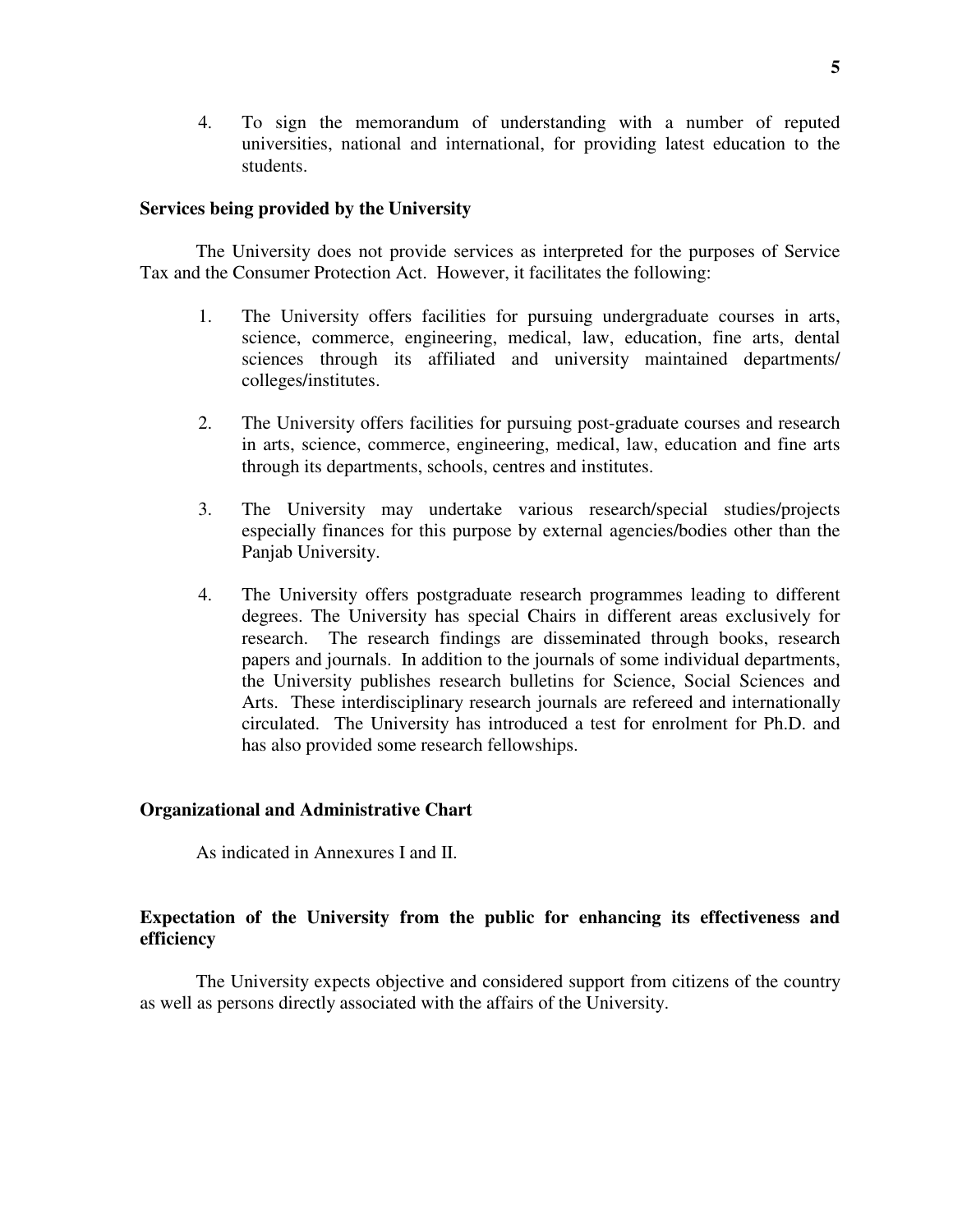#### **Arrangements and methods made for seeking public participation/contribution**

Public involvement in the affairs of the University is through nomination by the Chancellor (Vice-President of India) on the Senate of the University from various walks of public life. In addition to this, the public involvement is through the election of ordinary fellows of the Senate from the Registered Graduate Constituency. These provisions have been made under Section 13 (1) (j) on pages 5-6 of the Panjab University Calendar, Volume I, 2005 of the Panjab University Act. People from public life are invited to faculties in their respective fields of specializations.

 Public involvement in the affairs of the University is through nomination of people from various walks of public life on its various administrative bodies. Viz., 39 in the University Senate, 2 Ex-officio members in the Syndicate and 5 in the Academic Council under the extant provisions in the Panjab University Act, Statutes and Ordinances of the University. People from public life are invited to the faculties in their relevant fields of specialization.

#### **Mechanism available for monitoring the services delivery and public grievances resolution**

Subject to the provisions of the Panjab University Act, the higher authority of the University is vested in the Senate which consists of –

(a) Chancellor, (b) Vice-Chancellor, (c) Ex-Officio Fellows and (d) Ordinary Fellows.

The Vice-Chancellor is the principal executive and academic officer of the University and exercises general control over its affairs in accordance with the statutes, rules and regulations.

The Syndicate is the executive authority of the University.

#### **Address of the University**

- Office of the Vice-Chancellor, Panjab University, Sector 14, Chandigarh 160014
- Office of the Dean of University Instruction, Panjab University, Sector 14, Chandigarh - 160014
- Office of the Dean, Student Welfare, Panjab University, Sector 14, Chandigarh -160014
- Office of the Dean, College Development Council, Dewan Anand Kumar Hall, Panjab University, Sector 14, Chandigarh - 160014
- Office of the Registrar, Dewan Anand Kumar Hall, Panjab University, Sector 14, Chandigarh – 160014.

# **Working hours of the University**

• Office hours: 9.00 a.m. to 5.00 p.m. (Monday to Friday)

From middle of May to the  $1<sup>st</sup>$  week of July: 8.00 a.m. to 2.00 p.m. (Monday to Saturday)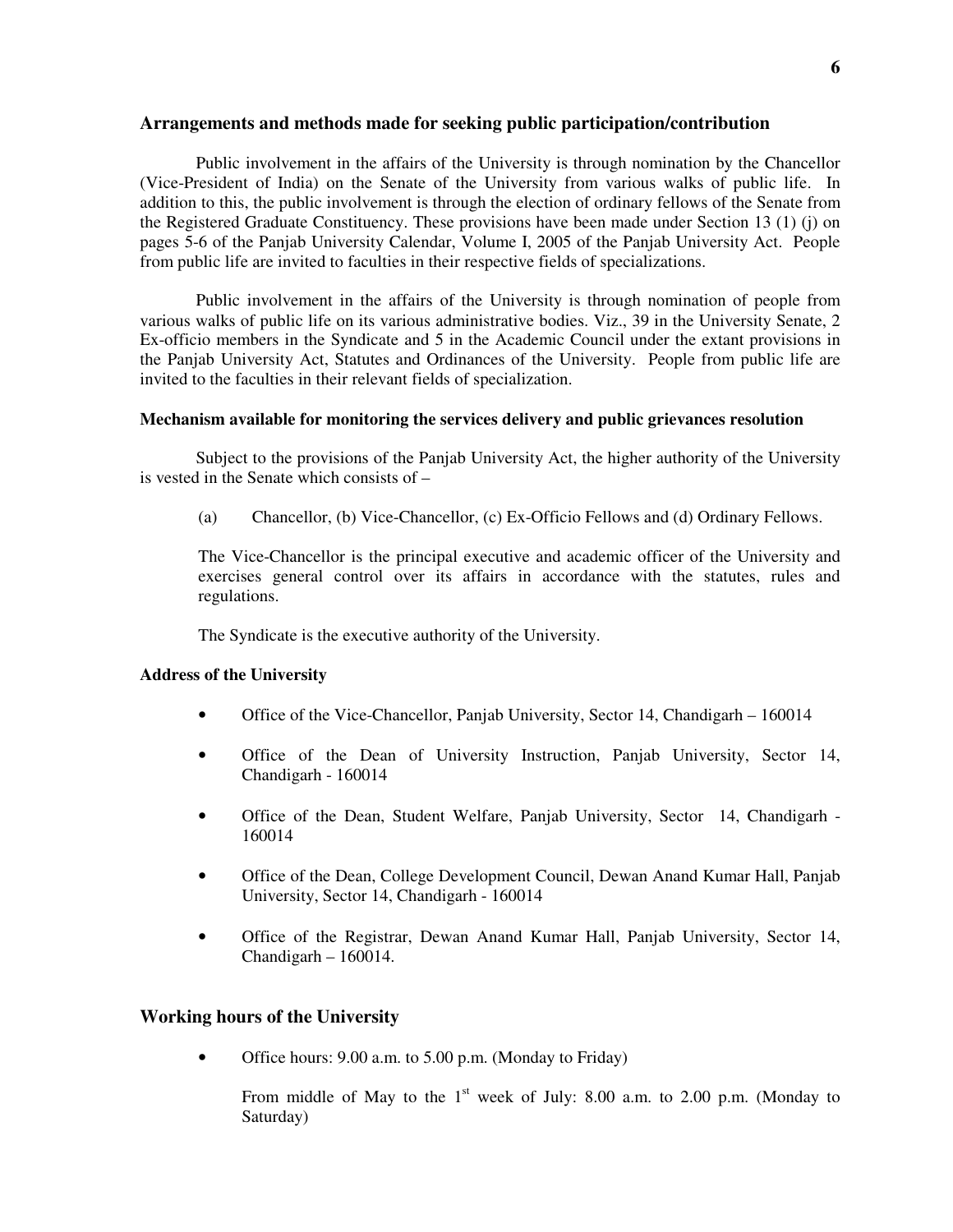#### **Section 4(1)(b)(ii)**

#### **Powers and duties of the officers and employees**

 The Vice-Chancellor is the principal executive and academic officer of the University and exercises general control over its affairs in accordance with the statutes, rules and regulations.

 The Registrar is a whole-time paid officer of the University appointed by the Senate. He is the incharge of the administration of the University acting under the immediate control of the Vice-Chancellor and shall represent the University in all legal proceedings except where the Senate otherwise resolves to the contrary.

 The powers of the other authorities like Senate, Syndicate, Academic Council, the Board of Finance, the Faculties and the Board of Studies etc. are given in Chapter 2 (A) from pages 28-59 of Panjab University Calendar, Volume I, 2005. The Administrative Officers of the University work as per directions issued by the Administrative bodies/the Vice-Chancellor/the Registrar of the University. The Panjab University Act and regulations framed thereunder is available on the University website (www.puchd.ac.in). For any information related to colleges/centers, their respective websites may be accessed.

# **MANUAL 3**

#### **Section 4(I)(b)(iii)**

# **Procedure followed to take a decision on various matters**

 Decisions in various matters are taken by the appropriate authorities of the University as per the procedure laid down under various ordinances, regulations and rules of the University.

#### **MANUAL 4**

### **Section 4(1)(b)(iv)**

#### **Norms set by the University for discharge of its functions**

 Norms and standards for various activities of the University are set by the competent authority such as Senate, Syndicate. The Syndicate is the executive body and monitors the progress and achievements of the performance. The Syndicate, subject to the control of the Senate has the power of management of the revenue, property and all administrative affairs of the University.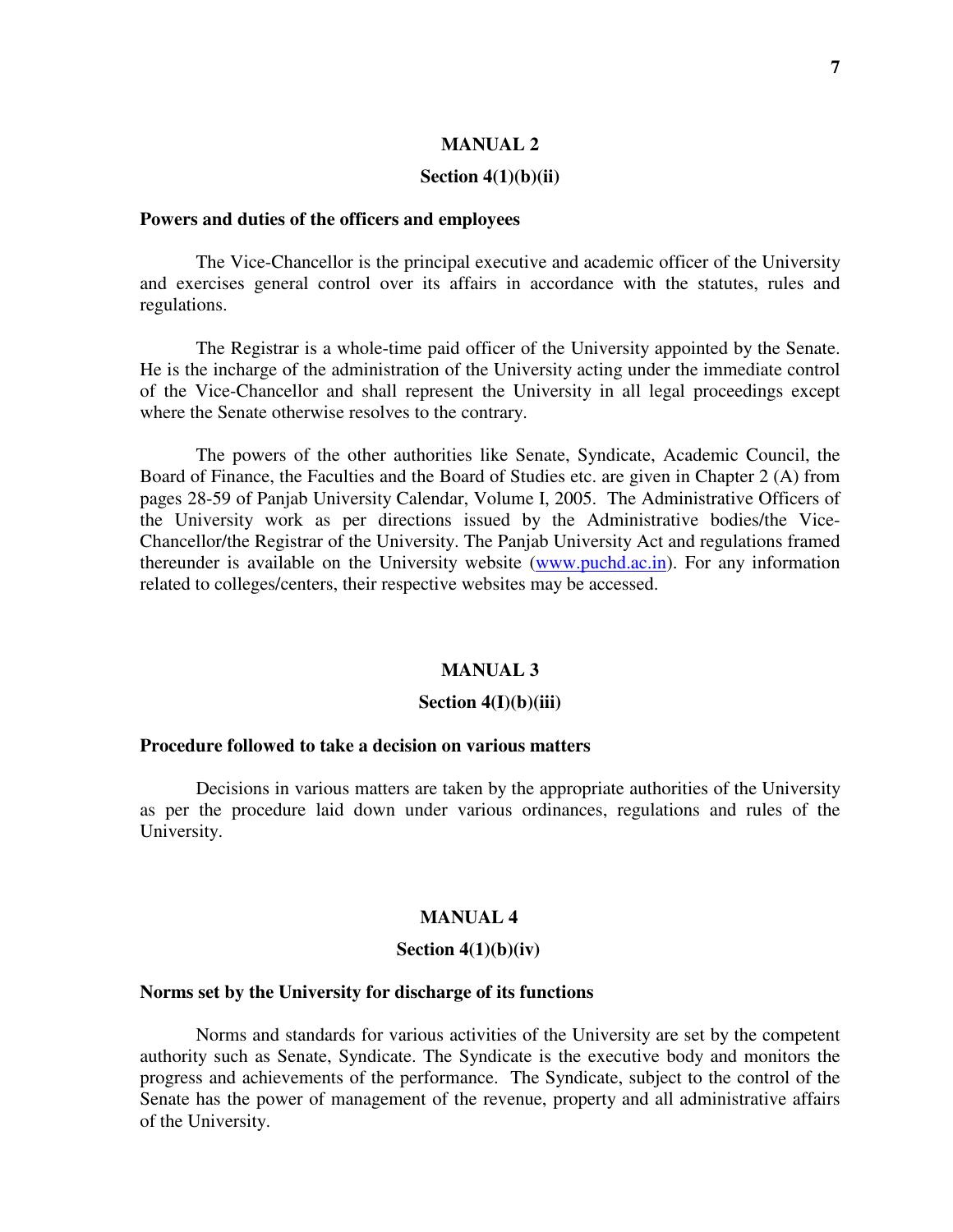The Academic Council is the highest academic body of the University. It is responsible for maintenance of standards of instruction, education and examination of the University and other academic matters. The detailed functions of the Academic Council are given under Regulation 8 at pages 44-45, Panjab University Calendar, Volume 1, 2005.

The Senate is the supreme authority of the University, has the power to review the recommendations of the Syndicate and the Academic Council. The annual report of the University, Budget etc. are presented to the Senate at its annual meetings.

### **MANUAL 5**

#### **Section 4(1)(b)(v)**

#### **Rules, regulations and instructions used**

- Panjab University Act, VII of 1947 as amended up to 3-5-1984.
- Section 72 of Panjab Reorganization Act 1966.
- Govt. of India Notification,

dated 1-11-1966 dated 30-08-1967 dated 29-6-1968 dated 9-07-1968 dated 12-09-1969 dated 6-12-1969 dated 25-5-1970 dated 25-4-1972 dated 27-4-1973 dated 3-5-1984 dated 27-10-1997

• Regulations for

- (A) (i) Senate
	- (ii) Syndicate
	- (iii) Finance
	- (iv) Academic Council
	- (v) Faculties
	- (vi) Board of Studies
	- (vii) University Sports Committee (Men and Women)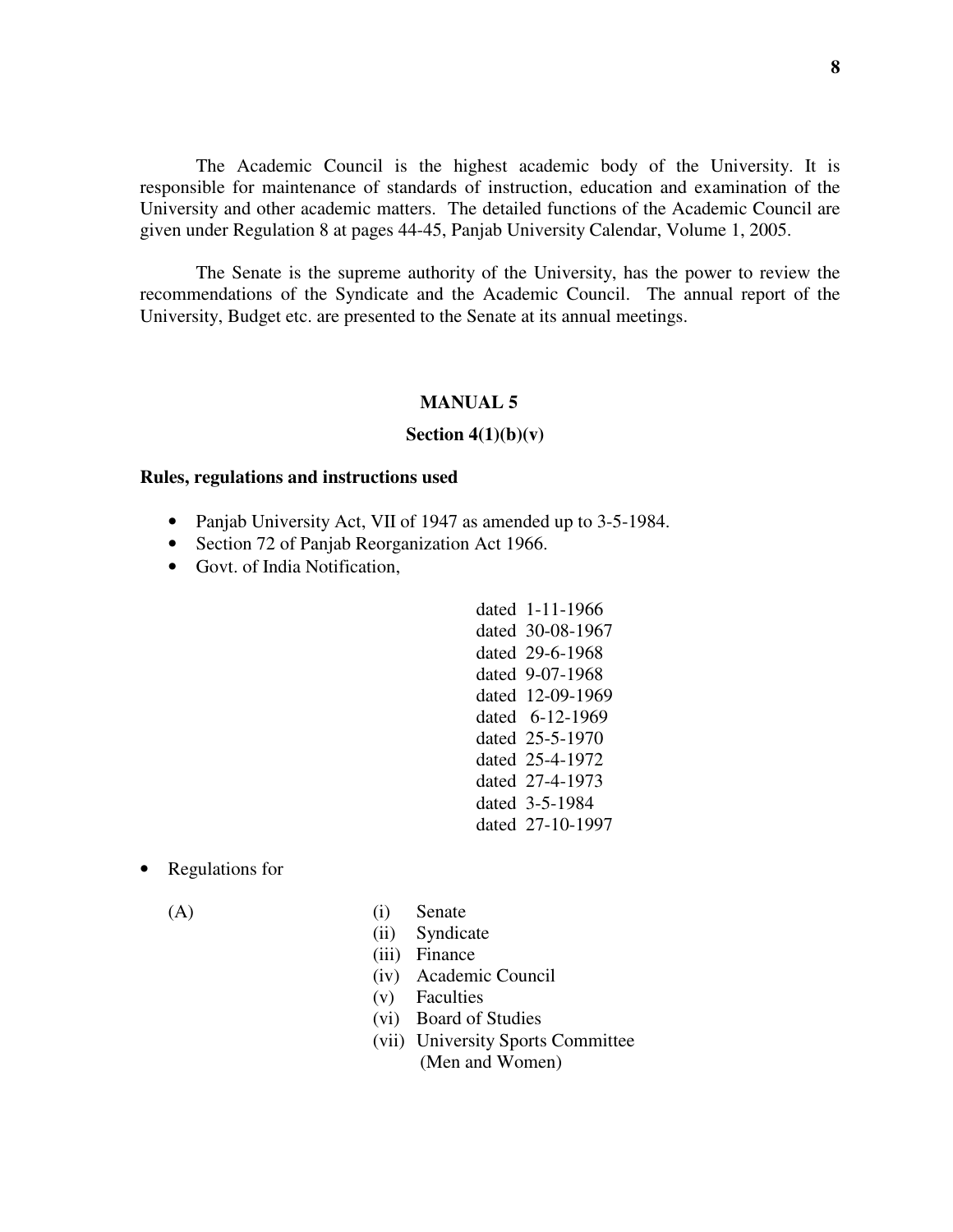(B) Election of Ordinary Fellows:

- Regulations for appointment and Duties of Registrar and other Administrative Officers.
- Regulations for
- (A) (i) Dean of University Instruction
	- (ii) Dean of Student Welfare
	- (iii) Dean of Foreign Students
	- (iv) Dean of Alumni Relations
- (B) Appointment of Wardens of University Hostels.
- Regulations for
- (A) University Teachers
- (B) Additional Provisions for Professors and Readers
- (C) The Vishveshvaranand Vishwa Bandhu Institute of Sanskrit and Indological Studies, Hoshiarpur.
- Regulations for
- (A) Conditions for Service of University employees
- (B) Revised Regulations Governing leave to Teachers of the University.
- Regulations for
- (A) Register of Students
- (B) Students of the University Teaching Departments
- (C) Academic Session and dates of its terms
- (D) Residence, Health, Welfare, Conduct and Discipline of Students
- (E) Department of Youth Welfare Activities.
- Regulations for
- (A) Affiliated Colleges
- (B) Publication of Books by Teachers of Affiliated Colleges
- (C) Affiliated Colleges with Evening Classes including conditions for such permission
- (D) Admission and Migration of Students and Tuition Fees
- (E) Conditions of Service and Conduct of Teachers in Non-Government affiliated Colleges
- (F) Autonomous Colleges
- Regulations for Publication Bureau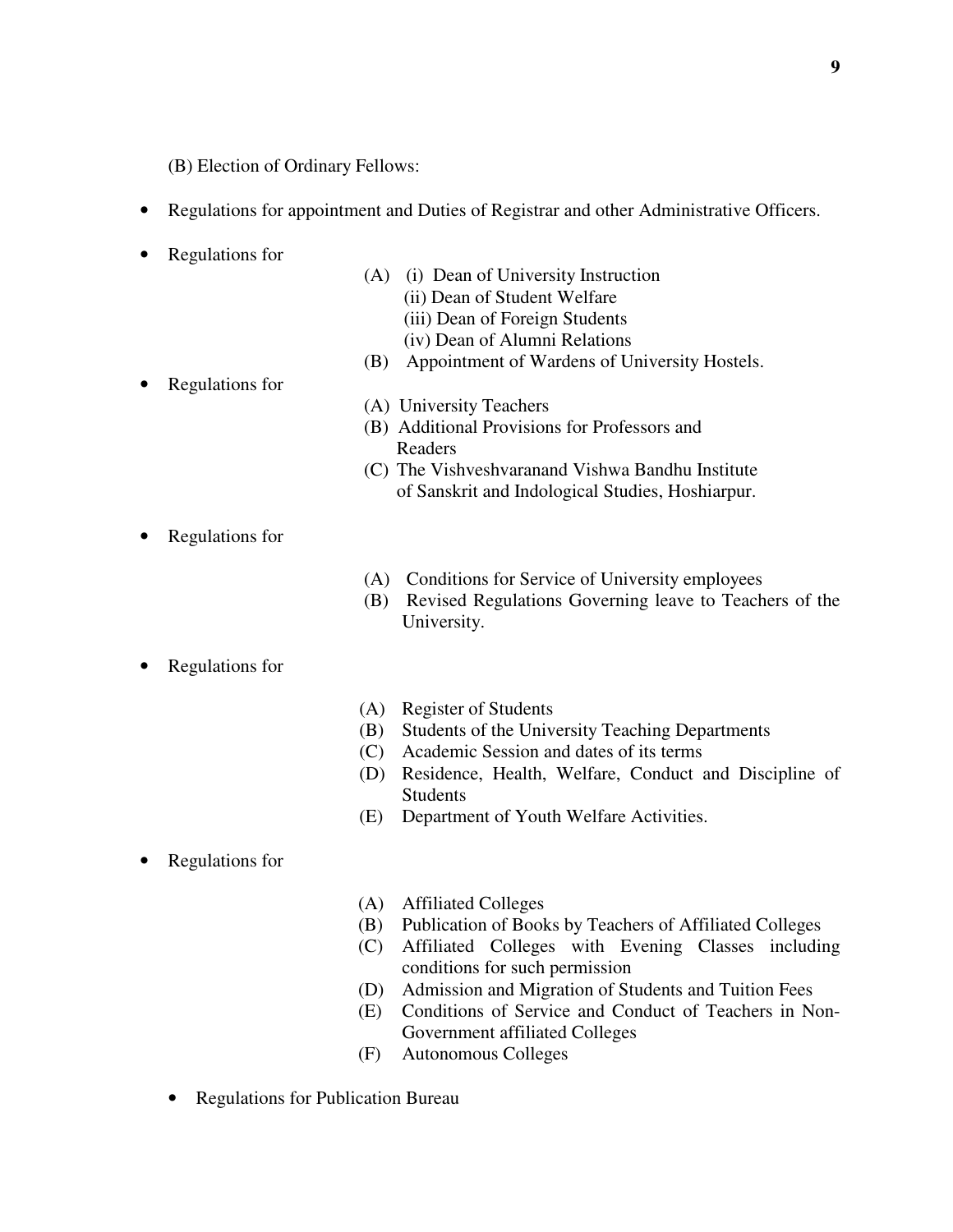• Regulations for Panjab University employees (Pension)

Regulations/rules/instructions regarding (all the courses of study: Undergraduate/Postgraduate/Research).

Service and conduct rules for non-teaching employees are given in Chapter IV, from pages 67-118 of Panjab University Calendar, Volume III, 2005.

The relevant rules pertaining to the University employees also contained in Chapter IV from pages 44-141 of Panjab University Calendar, Volume III, 2005.

Fundamental rules and supplementary rules of the Govt. of India/Punjab Government except where the University has its own provisions with regard to teaching and nonteaching staff.

# **MANUAL 6**

# **(Section 4(1)(b)(vi)**

# **Official documents and their availability**

- Minutes of the Syndicate, Senate, Board of Finance and Academic Council printed and published from time to time.
- Various admission brochures and annual reports.
- University Calendar Vol. I dealing with Statutory provisions.
- University Calendar-Vol. II dealing with Regulations for various University examinations.
- University Calendar Vol III containing Rules.
- Annual Report of the University.
- University Annual Budget.
- Audit Reports.

There is a time lag between the approved versions and their printed versions. Can be accessed on website www.puchd.ac.in

**NB:** Confidential matters pertaining to examinations, paper setting, evaluation of scripts and consequent procedures, composition and proceedings of the selection committees and minutes of the Syndicate/Senate/Academic Council/Finance Board etc. until these are printed, remain confidential and not available in the public domain.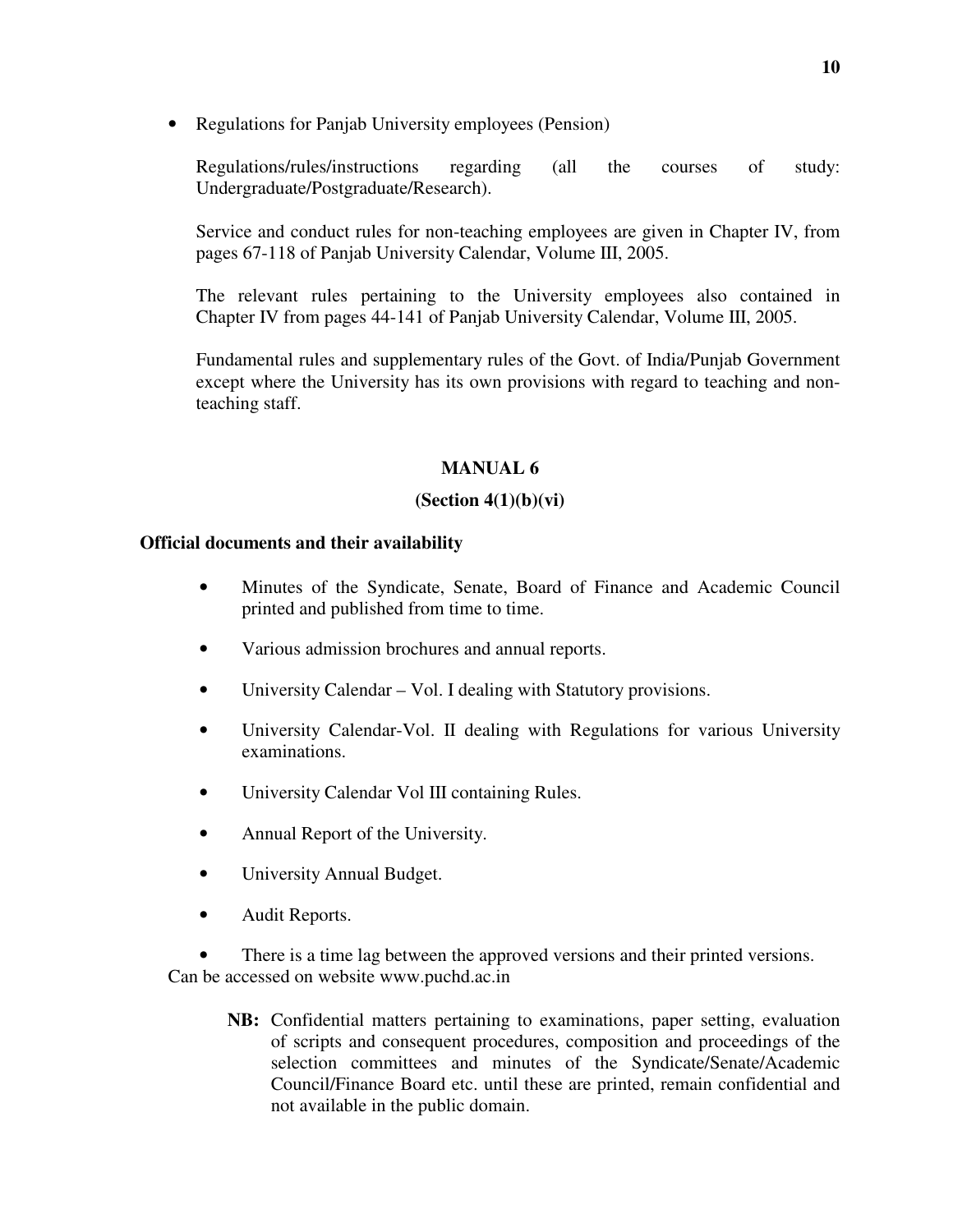### **Section 4(1)(b)(vii)**

### **Mode of public participation**

 Various statutory bodies of the University, namely the Senate, Syndicate and Academic Council comprising eminent people from society and representatives of public who directly participate in the affairs of the University.

(a) The Panjab University Senate has the following representation from the public:

 The Senate consists of 85 ordinary fellows out of which 46 are elected from different constituencies as under:

- Registered Graduates Constituency: 15
- Professors on the staff of Teaching Departments: 2
- Readers and Lecturers on the staff of Teaching Departments: 2
- Principals of Technical & Professional Colleges: 3
- Heads of affiliated Arts Colleges: 8
- Professors, Senior Lecturers and Lecturers of affiliated Colleges: 8
- Various faculties: 6
- Punjab Legislative Assembly: 2

These ordinary fellows are elected from amongst themselves.

• Remainders nominated by the Chancellor, Panjab University (Vice-President of India) : 39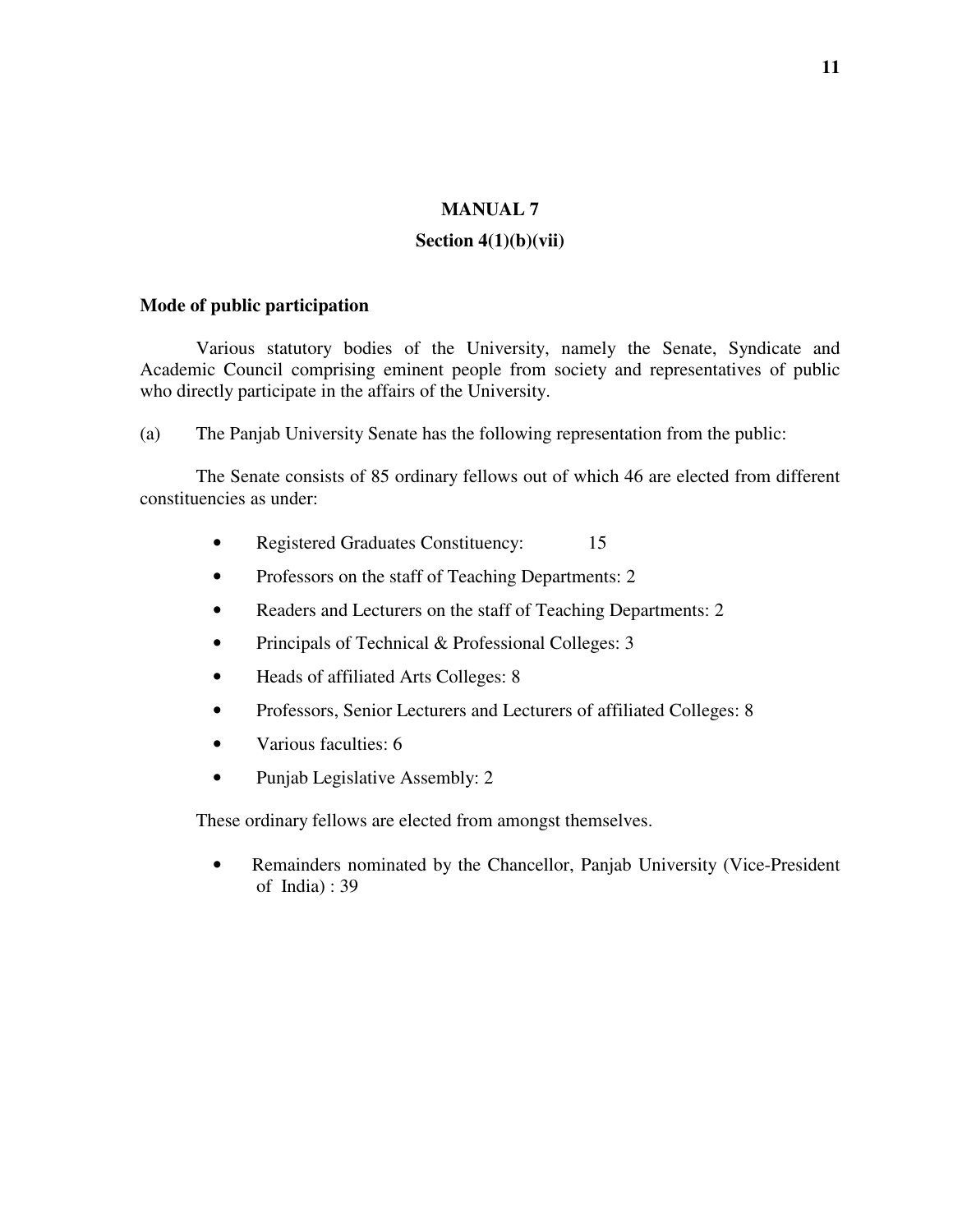- (b) Syndicate is the executive body of the University and has the following representations:
	- Vice-Chancellor the Chairman

Ex-Officio members

- Director, Public Instruction (Colleges), Punjab
- Director, Public Instruction (Colleges), Chandigarh, U.T.

Elected members:

- Ex-Officio or ordinary fellows elected by the fellows assigned to the following faculty in proportion indicated against each:
	- 1. Faculty of Languages: 2
	- 2. Faculty of Arts: 3
	- 3. Faculty of Science: 3
	- 4. Faculty of Law: 2
	- 5. Faculty of Medical Sciences: 2
	- 6. Faculties of Dairying, Animal Husbandry & Agriculture, Education, Business Management and Commerce, Engineering & Technology, Design & Fine Arts and Pharmaceutical Sciences: 3
- The Registrar acts as Secretary.
- (c) The Academic Council consists of the following:
	- a) The Vice-Chancellor, as Chairman
	- b) The Dean of University Instruction
	- c) One Principal of a University Evening College, by rotation.
	- d) Two Principals of affiliated Colleges of Education having M.Ed. classes, by rotation.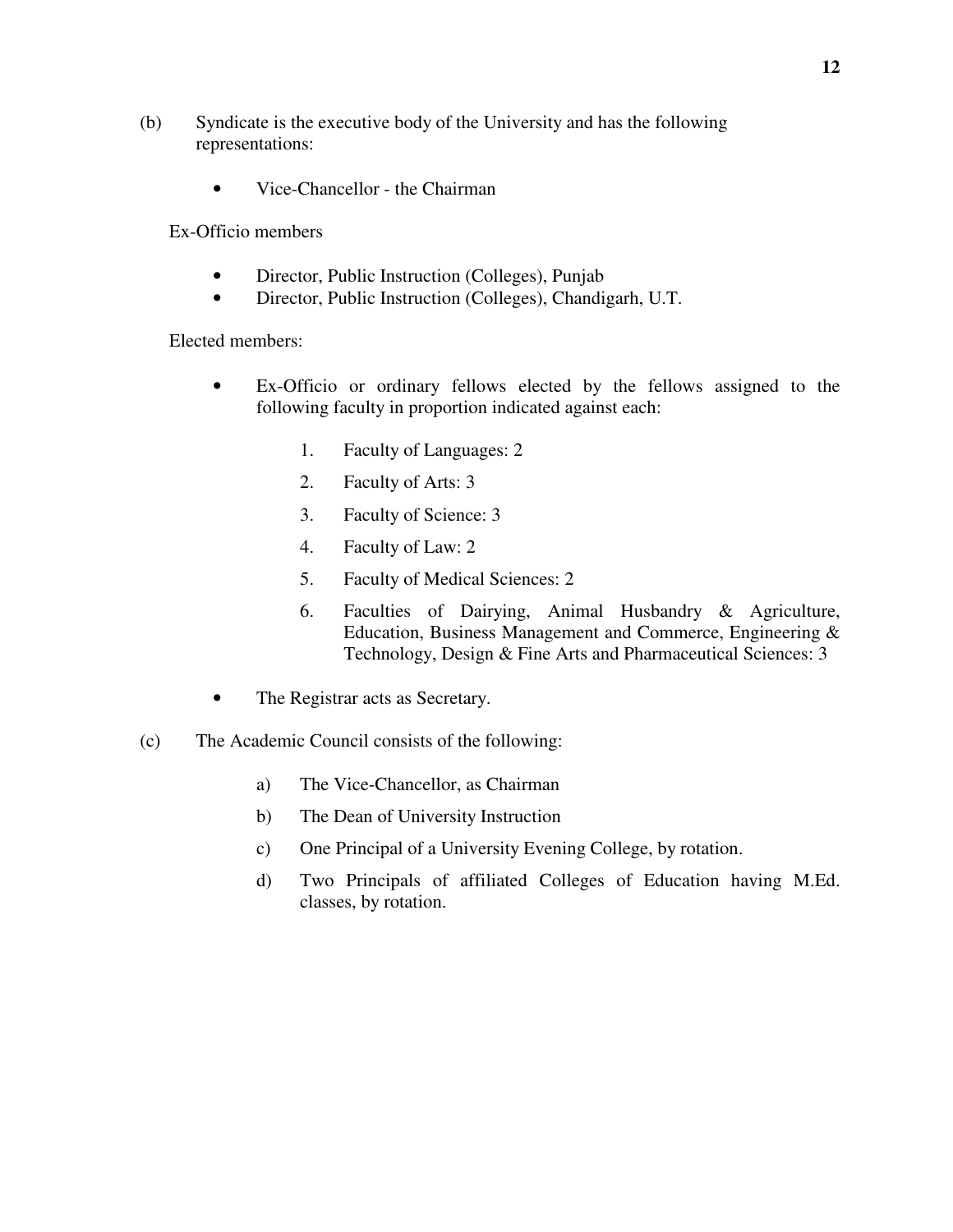Explanation:

The order of rotation is determined on the basis of the date of grant of affiliation for the Master's degree course.

- e) The Deans of the Faculty of Arts, Languages, Science, Business Management and Commerce, Education and Design & Fine Arts – Ex-Officio.
- f) Dean, College Development Council Ex-Officio
- g) The University Professors (including the Director-Professor, V.V.B.I.S. & I.S., Hoshiarpur, and those designated by the Syndicate as Professors in the subjects which are taught in the University teaching departments in the Faculties of Arts, Science, Business Management and Commerce, Languages, Education and Design & Fine Arts.

Provided that if in any subject, there is no Professor, the Chairman/Head of the University teaching department concerned, shall be a member.

- h) The Principals/Directors of such Arts and Science Colleges/University Postgraduate Regional Centres as undertake teaching up to Master's degree in two or more subjects.
- i) Fifteen teachers (as defined in Regulations 2.1, 2.2 and 2.3) in the affiliated colleges, elected from amongst themselves.
- j) Fifteen Principals of affiliated colleges (as undertake classes defined in Regulation 2.1) elected from amongst themselves.
- k) Two University Lecturers (one from the Science Faculty and one from other Faculties) to be nominated by the Syndicate, by rotation.
- l) Five fellows of the University elected by the Senate.
- m) Not more than two University Readers, nominated by the Syndicate.
- n) Three nominees of the Vice-Chancellor.
- o) The Syndicate appoints the Registrar or the Deputy Registrar as Secretary of the Academic Council.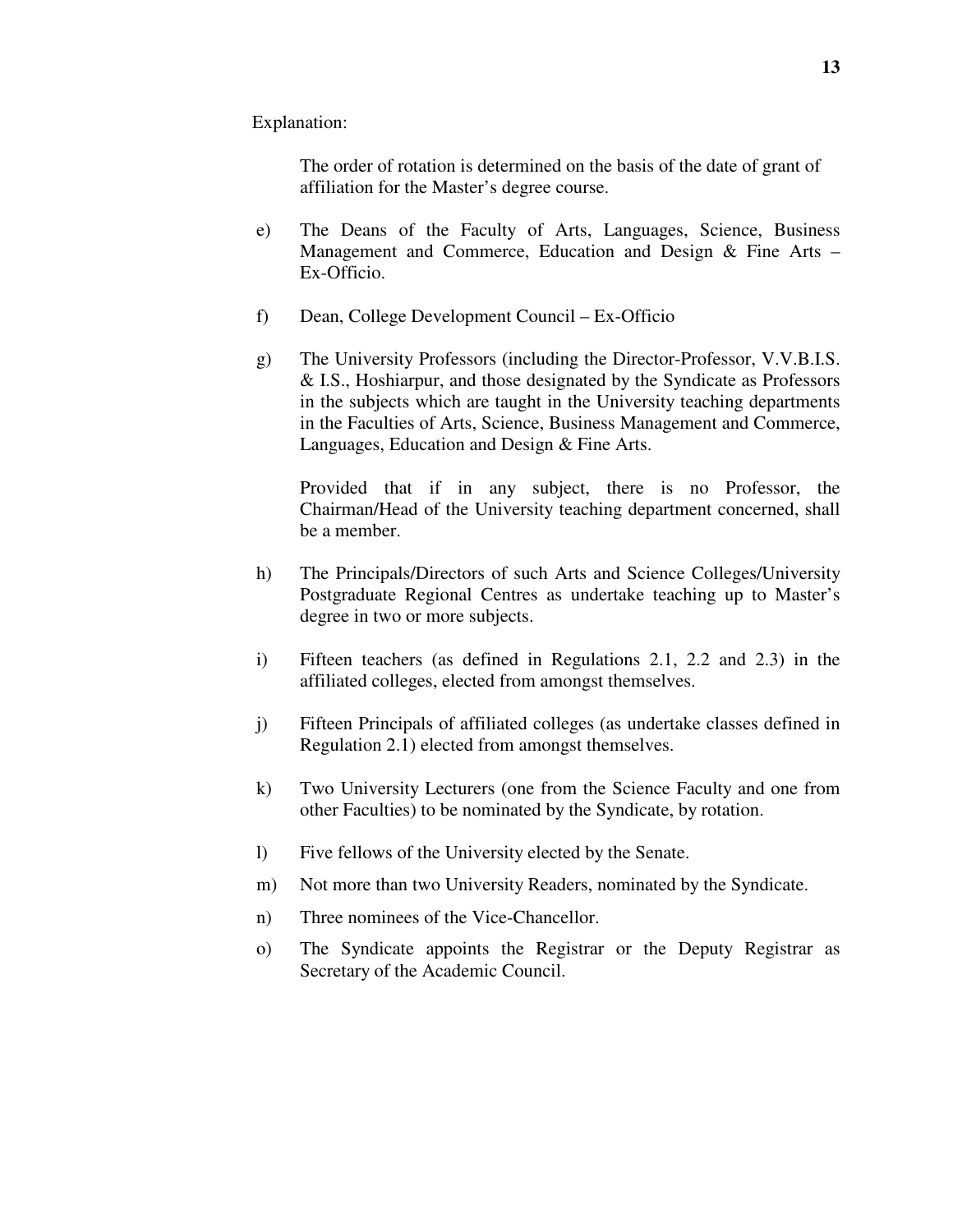The members included in  $(i)$ ,  $(j)$ ,  $(k)$ ,  $(l)$ ,  $(m)$  and  $(n)$  shall be elected or nominated, as the case may be, by January 31, every alternate year. These members hold office for two years beginning February, Election of (i), (j) and (k) is held in accordance with the Rules approved by the Syndicate from time to time (for present Rules, see Calendar, Volume III).

Provided that –

- (A) A person who, in one way or the other, is involved in publication of cheap notes, guides or help books shall not be eligible to be a member of Academic Council.
- (B) A person shall not be eligible to seek election, if whether by himself or by any person or a body of persons in trust for him or for his benefit or on his account he has any share or interest in –
	- (i) a firm engaged in printing, publishing or selling books to or for the use of the University or students or any of its courses;
	- (ii) A contract for supply of goods to the University;
	- (iii) Execution of any works of the University.
- (C) A member does not continue to hold his office if he incurs any of the disqualifications mentioned at (A) or (B) above.
- **Note:** The detailed information can be had from the University Website as contained under Section 13 of the Panjab University Act VII of 1947, as amended up to 3.5.1984, on pages 5-6 for the Senate, for the Syndicate and the Academic Council, the information is available on pages 34, 42-43 respectively of the Panjab University Calendar, Volume I, 2005.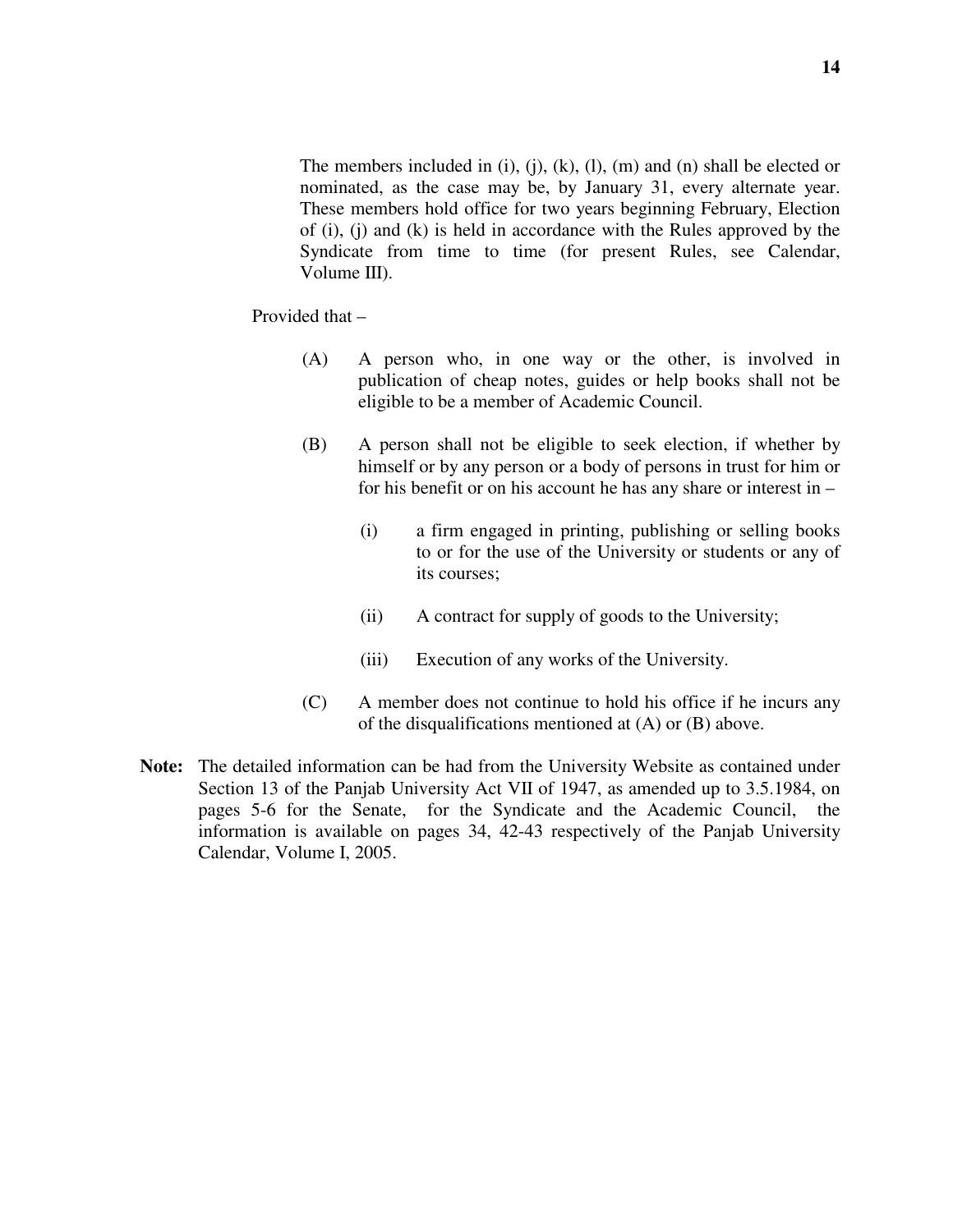# **(Section 4(1)(b)(viii)**

# **Senate, Syndicate, Board of Finance, Academic Council, Faculties, Board of Studies and University Sports Department (men and women) etc. under the University**

- Senate as provided in Regulation under Section 11 (2) and 31 (2) of the Panjab University Act, 1947.
- Syndicate as provided in Regulations under Section 20 and 31(2) (c) of the Panjab University Act, 1947.
- Board of Finance as provided in Regulations under section 31 (2) (r) of the Panjab University Act, 1947.
- Academic Council: Regulations as provided in Chapter II (A) (iv) of the Panjab University Act, 1947.
- Faculties: Regulations as provided under Section 19 (1) and (2) and Section 31 (2) (c) and (n) of the Panjab University Act, 1947.
- Board of Studies: Regulations as provided under Section 31 (2) (d) of the Panjab University Act, 1947.
- The Panjab University Sports Committee: Regulations as provided in Chapter II (A) (vii).
- Election of Ordinary Fellows: Regulations as provided under Sections 13, 14, 15 and 31(2)(a) of the Panjab University Act.
- Research Board: Information to be had from Deputy Registrar (General).
- Joint Research Board: as provided in Regulation 7.1, page 181, P.U. Calendar, Vol. II, 2005.
- Research Board (Engineering & Technology) as provided in Regulation 3, pages 425-426, P.U. Calendar, Vol. II, 2005.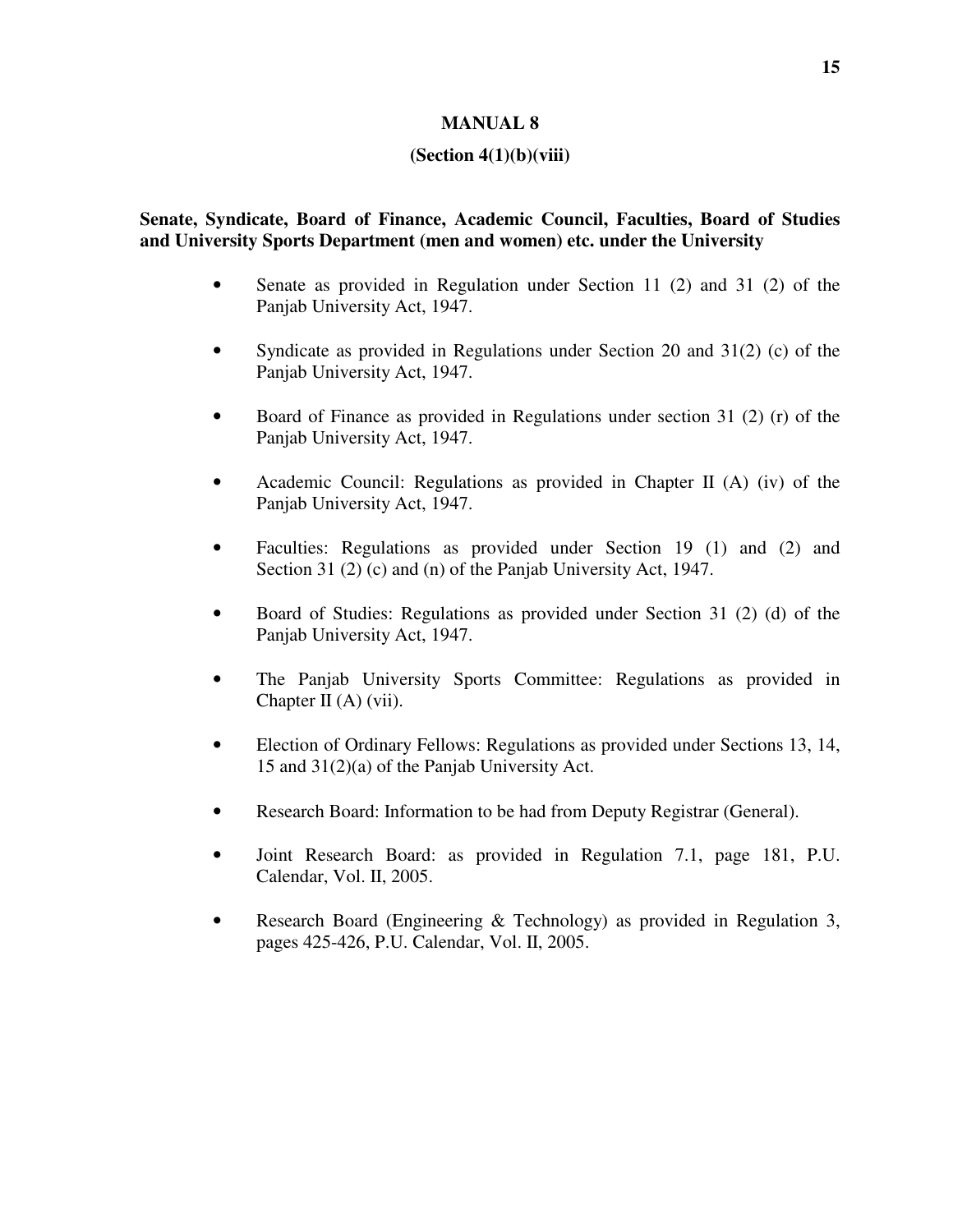# **(Section 4(1)(b)(ix)**

### **Directory of officers and employees**

It is available in print form as well as on the Panjab University Website.

# **MANUAL 10**

# **Section 4(1)(b)(x)**

# **Monthly remuneration received by each of its employee**

The pay scales of various teaching and non-teaching staff are as prescribed by the University Grants Commission and the State Government respectively and adopted by the University.

# **MANUAL 11**

### **(Section 4(I)(b)(xi)**

# **Budget allocated to each agency**

 The budget and financial estimates are as recommended by the Board of Finance and the Syndicate and presented before the Senate for final approval.

# **MANUAL 12**

# **(Section 4(1)(b)(xii)**

### **Manner of execution of subsidy programme**

Not applicable.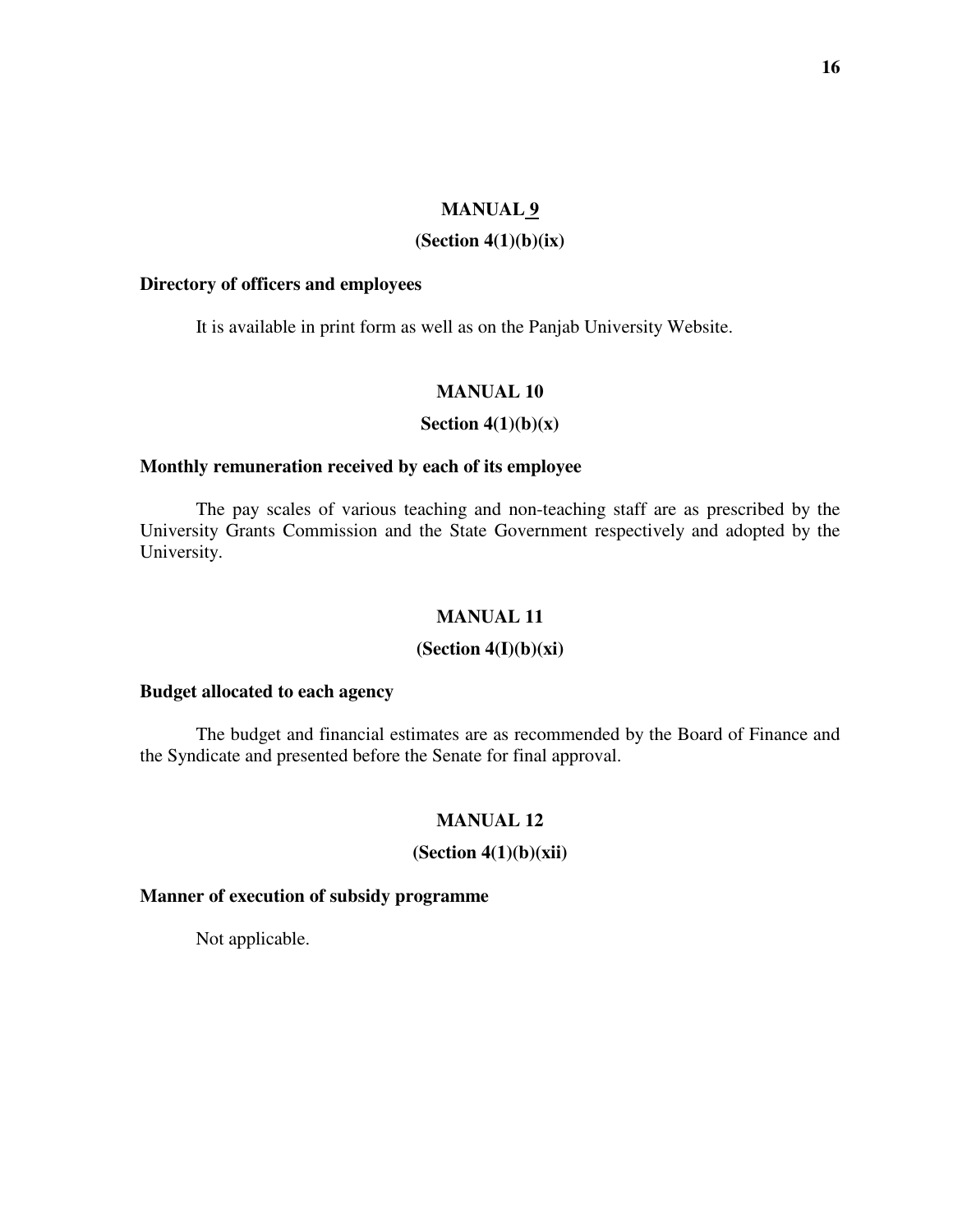#### **(Section 4(1)(b)(xiii)**

# **(a) Concessions granted by the University**

Various concessions that are available to various categories of students in admission to various courses are given in the Handbook of Information and Rules for Admission 2006 (given at Page 105).

- 22.5% of the total number of seats are reserved for the candidates belonging to SC/ST (15% for SC and 7.5% for ST).
- Relaxation to the extent of 5% to the candidates belonging to SC & ST to determine their eligibility and merit for admission to the concerned courses.
- 5% of the total number of seats in each of the courses have been reserved for the children of widows, wives of the officers and men of the armed forces including paramilitary personnel killed or disabled in action.
- 3% seats are reserved for physically handicapped candidates.
- 5% seats are reserved for outstanding sports persons.
- 2% each for terrorist victims and children/grand children of freedom fighters respectively.
- Any other statutory reservation as prescribed by the Govt. of India, if any.

# **(b) Concessions availed by the University**

 University avails of concessions on Excise and Custom duties on the Procurement of equipment, chemicals, etc. for academic projects and laboratories.

#### **MANUAL 14**

### **(Section 4 (1)(b)(xiv)**

# **Information available in electronic form**

Panjab University Act as well as all the Regulations & rules as contained in the Panjab University Calendar I, II and III are available on the University Website (**www.puchd.ac.in**)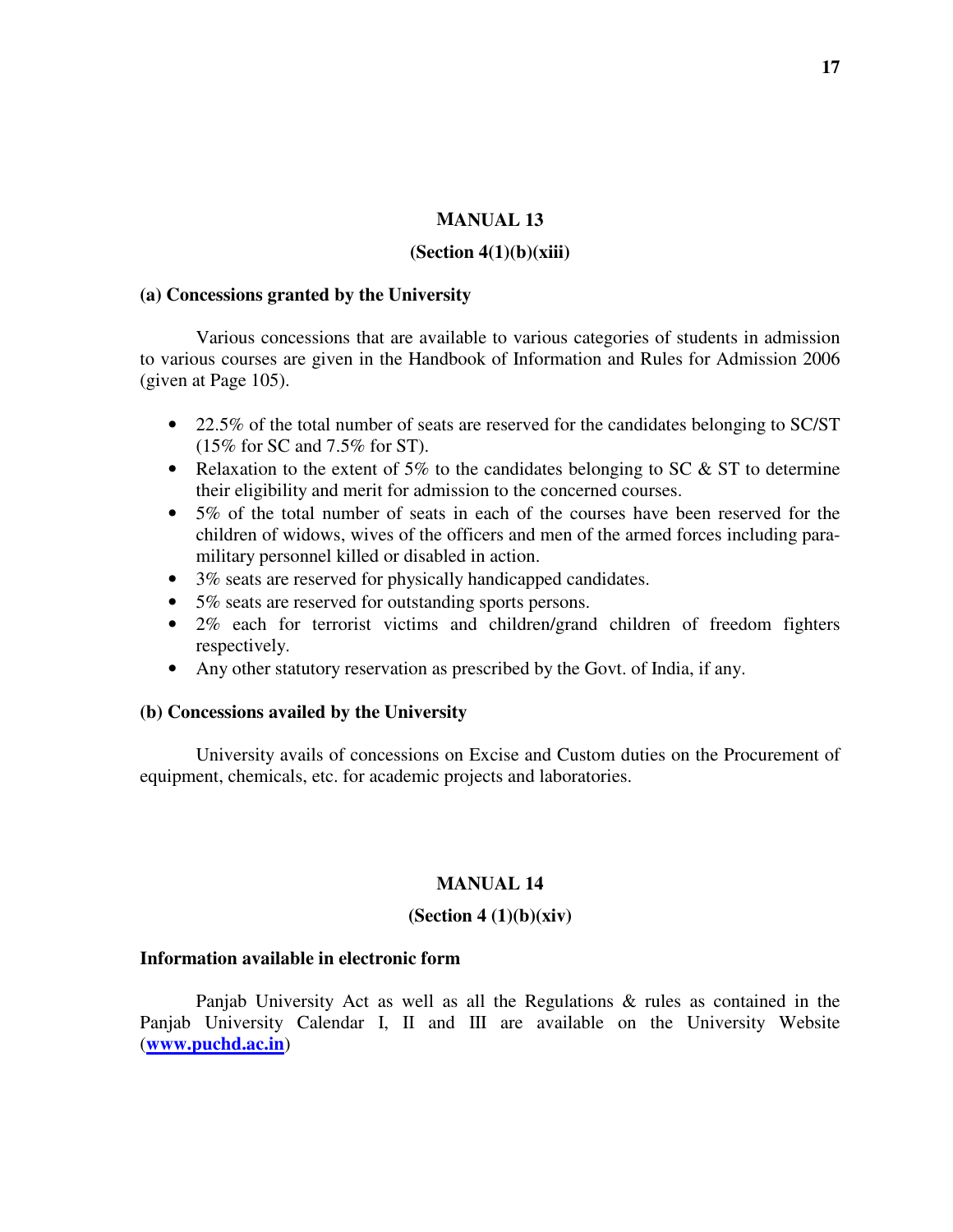# **(Section 4(1)(b)(xv)**

# **Means, methods and facilities available to citizens for obtaining information:**

Through the notice boards, relevant brochures, University Calendars and various other rules which are available in print as well as on the Website (**www.puchd.ac.in**).

Some of the publications (University Calendar, syllabi of various courses offered in the university/colleges etc.) are priced and can be obtained by paying the stipulated amount.

 Unpriced information for general public is disseminated occasionally through press releases, advertisements etc. The same is also available on the University website – **www.puchd.ac.in**).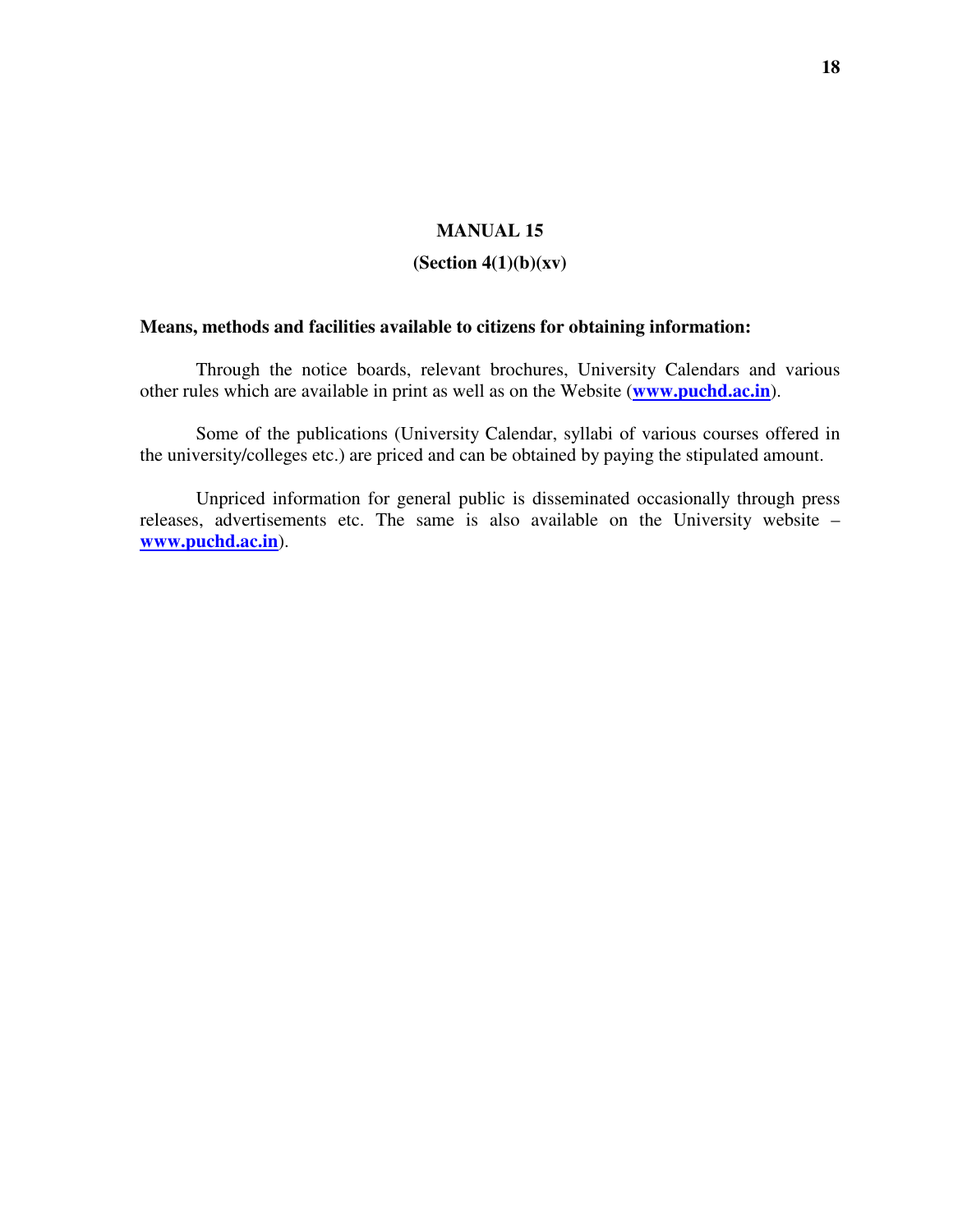# **(Section 4(b)(xvi)**

# **Public Information Officers**

# **List of Public Information Officers & Assistant Public Information Officers**

The following officers have been designated as Public Information Officers (PIOs) and Assistant Public Information Officers (APIOs) and also Appellate authority for the purpose with their telephone numbers indicated against each, from whom the public can seek information in writing on the enclosed prescribed proforma and on payment of requisite fee during office hours on working days as per procedure laid down in the Right to Information Act, 2005.

| <b>NOTE:</b> Application shall be entertained only if it is submitted on prescribed |
|-------------------------------------------------------------------------------------|
| proforma.                                                                           |

| $\mathbf{A}$ | <b>All teaching departments</b>     |                                                                               |             |              |
|--------------|-------------------------------------|-------------------------------------------------------------------------------|-------------|--------------|
|              |                                     | Dean University Instruction                                                   | <b>PIO</b>  | 0172-2541156 |
| B            | <b>All affiliated colleges</b>      |                                                                               |             |              |
|              |                                     | Dean College Development Council                                              | <b>PIO</b>  | 0172-2541943 |
|              |                                     | D.R. (Colleges)                                                               | <b>APIO</b> | 0172-2541202 |
|              | <b>Students Related Information</b> |                                                                               |             |              |
|              |                                     | Dean Student Welfare (Boys)<br>(i)<br>Student welfare (Boys Hostels)          | <b>PIO</b>  | 0172-2541596 |
|              |                                     | Dean Student Welfare(Girls)<br>(ii)<br><b>Student welfare (Girls Hostels)</b> | <b>PIO</b>  | 0172-2541596 |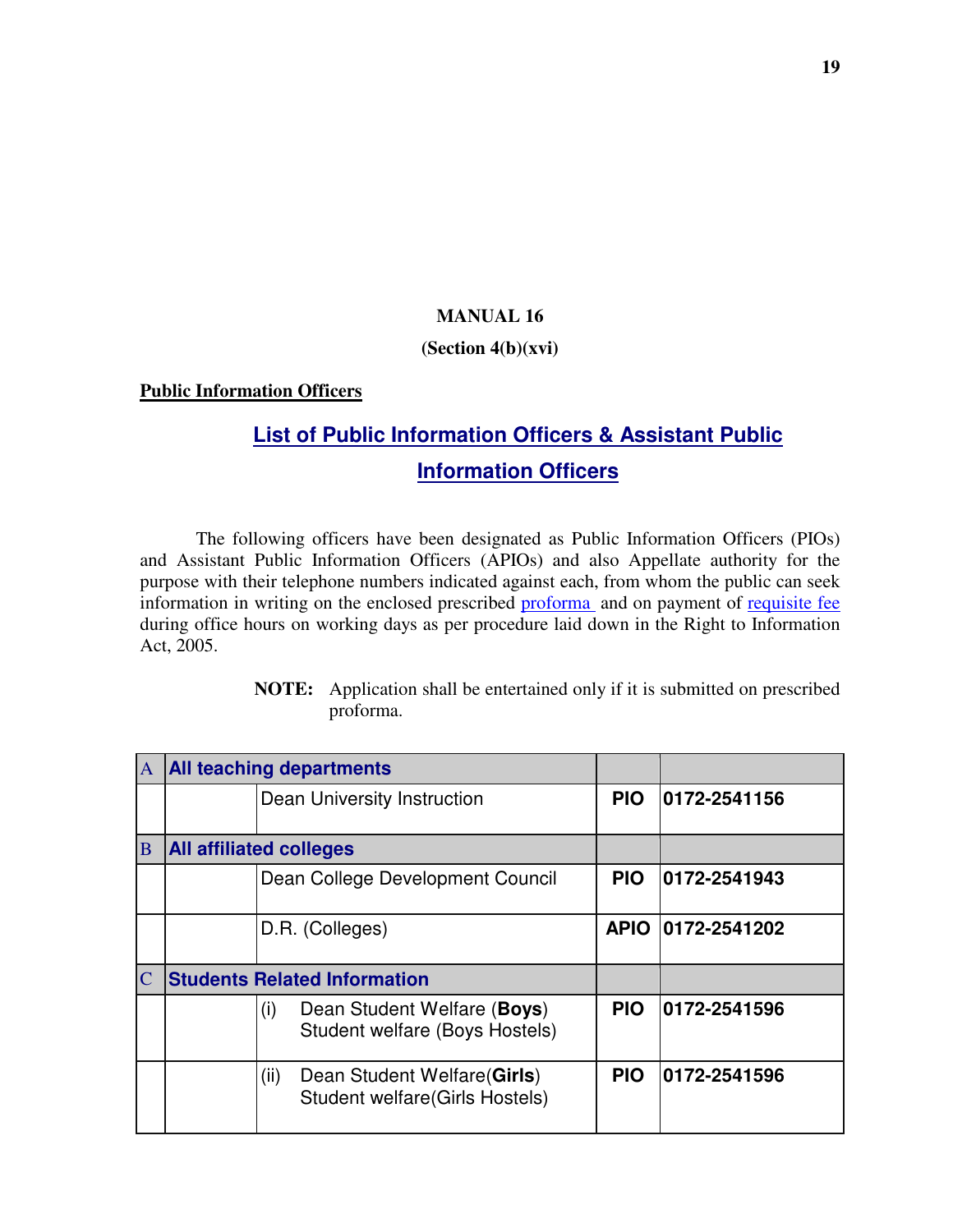| D  |                                                                                                                                                                          | <b>Examination Related Information</b>                                                                          |             |               |
|----|--------------------------------------------------------------------------------------------------------------------------------------------------------------------------|-----------------------------------------------------------------------------------------------------------------|-------------|---------------|
|    |                                                                                                                                                                          | <b>Controller of Examination</b>                                                                                | <b>PIO</b>  | 0172-2541825  |
|    |                                                                                                                                                                          | (i)<br>D.R. (Secrecy)                                                                                           | <b>APIO</b> | 0172-2541667  |
|    |                                                                                                                                                                          | D.R. (Exams)<br>(ii)                                                                                            | <b>APIO</b> | 0172-2541066  |
| E  | <b>All</b><br>administration<br>matters<br>concerning<br>(Establishment,<br>Accounts,<br>General<br>Administration,<br>Construction, Maintenance, Horticulture & Health) |                                                                                                                 |             |               |
|    |                                                                                                                                                                          | Finance & Development Officer                                                                                   | <b>PIO</b>  | 0172-2541850  |
|    |                                                                                                                                                                          | $\mathsf{i}$<br><b>Chief Medical Officer</b><br>(for matters concerning health)                                 | <b>APIO</b> | 0172-2541722  |
|    |                                                                                                                                                                          | $\mathsf{ii}$<br>Deputy Registrar (Estt.)<br>(for matters concerning<br>establishment)                          | <b>APIO</b> | 0172-2534820  |
|    |                                                                                                                                                                          | iii)<br><b>Assistant Registrar (R&amp;S)</b><br>(for matters concerning<br>registration and store)              | <b>APIO</b> | 0172-2541275  |
|    |                                                                                                                                                                          | iv)<br><b>Executive Engineer-I</b><br>(for matters concerning<br>construction, maintenance and<br>horticulture) | <b>APIO</b> | 0172-2534354  |
|    |                                                                                                                                                                          | V)<br>D.R. (General)<br>(for matters concerning general<br>administration)                                      | <b>APIO</b> | 0172-2540385  |
| F  | For<br>Information Relating to Sports, Youth<br><b>Welfare &amp; N.S.S.</b>                                                                                              |                                                                                                                 |             |               |
|    |                                                                                                                                                                          | <b>Director Sports</b>                                                                                          | <b>PIO</b>  | 0172-254%% (& |
| 11 |                                                                                                                                                                          | i) Ö^] č ÄÖã^&d ¦Á                                                                                              | <b>APIO</b> | 0172-2534033  |
|    |                                                                                                                                                                          | $\mathsf{ii}$<br>Prof. S.M Kant<br>Director Youth Welfare                                                       | <b>APIO</b> | 0172-2784448  |
|    |                                                                                                                                                                          | iii)<br>Dr. (Mrs.) Dolly<br>Dy. Director Campus Sports                                                          | <b>APIO</b> | 0172-2534035  |
| G  | <b>For General Information</b>                                                                                                                                           |                                                                                                                 |             |               |
|    |                                                                                                                                                                          | <b>Director Public Relations</b>                                                                                | <b>APIO</b> | 0172-2541054  |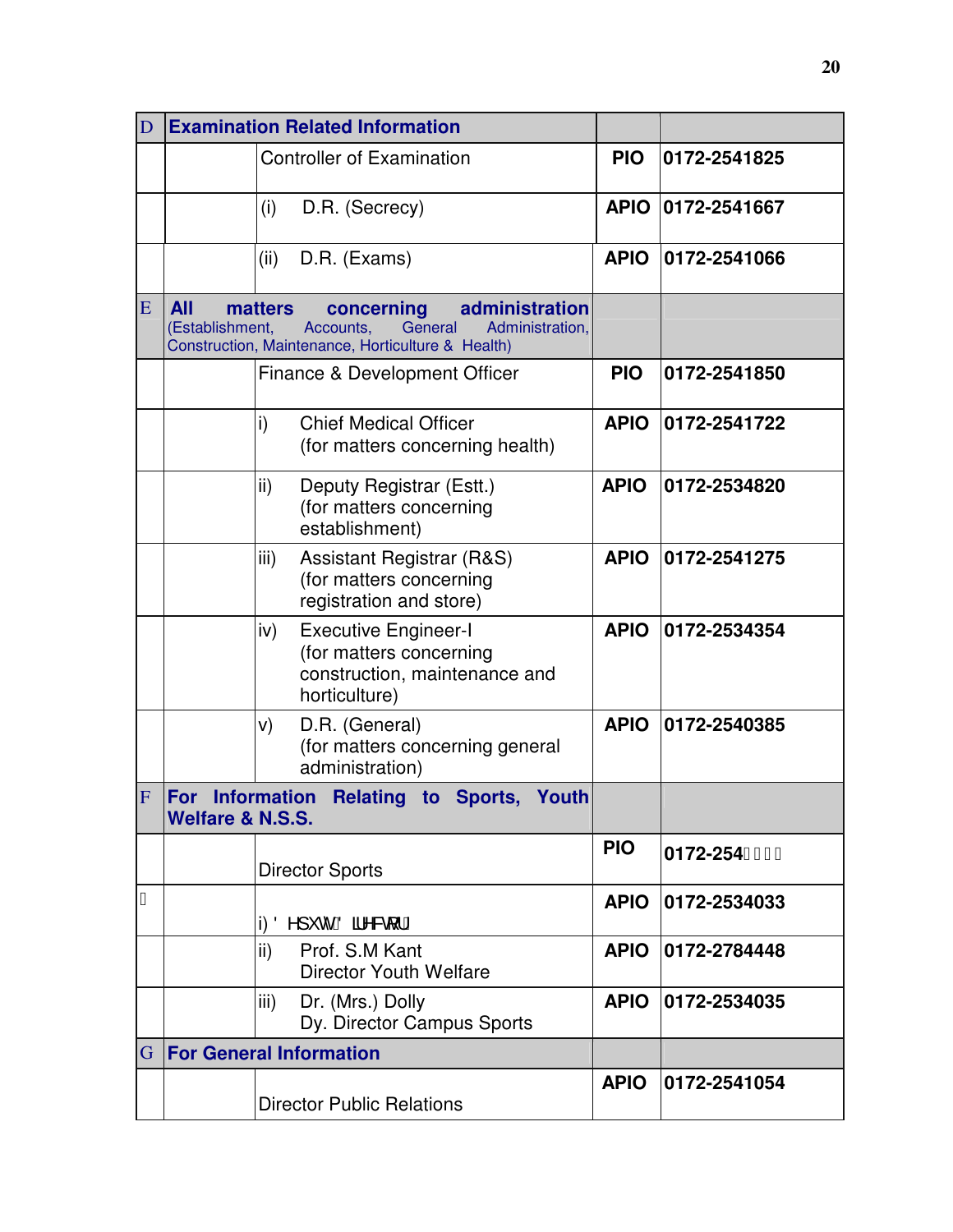| <b>Appellate authority for all University matters</b> |               |
|-------------------------------------------------------|---------------|
| Prof. R.C. Sobti<br>Vice-Chancellor                   | 10172-2541945 |
| Prof. S.S. Bari<br>Registrar                          | 10172-2541716 |

Keeping in view the transfers/retirements etc. of some Officers who have been appointed as PIOs and APIOs, the Vice-Chancellor has issued standing instructions that in case of any change of PIO/APIO occurring due to transfer, retirement, change etc., the person taking over the assignment would automatically replace him/her.

# **MANUAL 17**

# **Other information Section 4(1)(b)(xvii)**

# **Details of Fees payable for seeking information under RTI Act – 2005**

The requisite fee for seeking information must be deposited in cash under the proper Fee code as given below. If the payments are being made by DD or Bankers cheque, the Fee code must be mentioned at the back of the DD/BC along with other particulars.

# **Fee code: M 0180**

The Fee details are as given below:

- 1. A request for obtaining information under sub-section(1) of Section 6, shall be accompanied by an application fee of rupees (Rs.10/-) by way of cash against proper receipt or by demand draft or bankers cheque in favour of the Registrar, P.U., Chandigarh and payable at Chandigarh only.
- 2. For providing the information under sub-section (1) of Section 7, the fee shall be charged by way of cash against proper receipt or by demand draft or bankers cheque in favour of the Registrar, Panjab University, Chandigarh and payable at Chandigarh only at the following rates:
	- (a) rupees two for each page (in A-4 or A-3 size paper) created or copied;
	- (b) actual charges or cost price of a copy in larger size paper; and
	- (c) for inspection of records, no fee for the first hour; and a fee of rupees ten for each half an hour (or fraction thereof) thereafter.